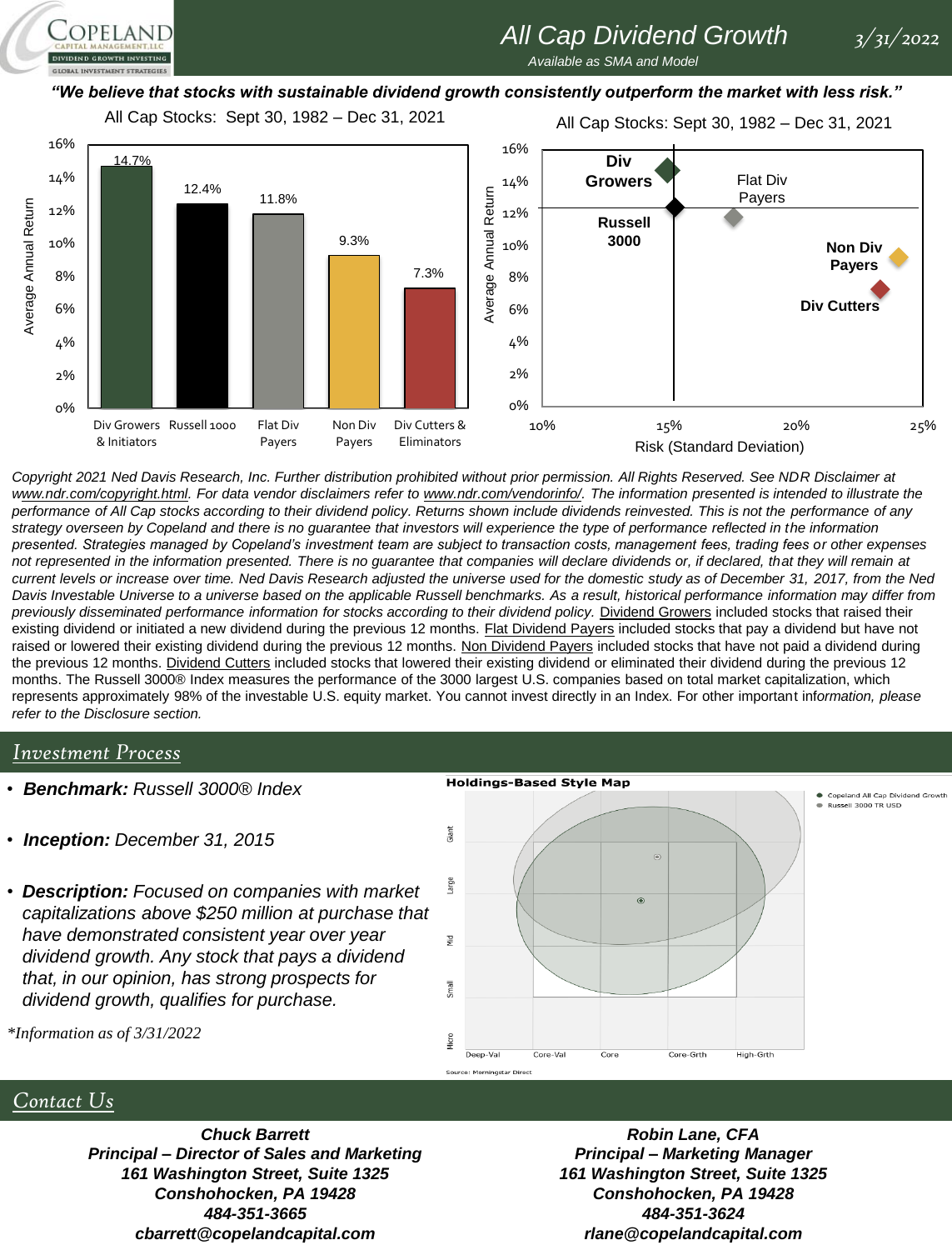## **Stock Universe**

*Companies that have increased their dividends within the market capitalizations range of the benchmark*

### **Stock Selection**

*Top ranked stocks within each sector based on our multi-factor fundamental model*

#### **Sector Selection**

*We are benchmark aware, however sector weightings are largely a byproduct of underlying security selection*

#### **Portfolio**

*Approximately 60-80 holdings made up of companies that have consistently increased their dividends*

Dividend Growth defines our universe, drives our total return solution and is the centerpiece for our research process.

Dividend Growth stocks are ranked using a proprietary fundamental ranking system. This model evaluates multiple factors in an effort to establish each company's ability to grow its dividends in the future.

Factors we have found to be predictive of strong dividend growth and total returns include:

- ➢ **Dividend Coverage**
- ➢ **Free Cash Flow Generation**
- ➢ **Growth in the Underlying Business**
- ➢ **Return on Capital**

Top-ranked stocks within the model are subject to deep fundamental analysis.

# *Sell Discipline*

Stocks are sold for the following reasons:

- $\triangleright$  Dividend Cut: Any holding that cuts or fails to raise its dividend is sold.
- ➢ Dividend Quality: Portfolio candidates must meet minimum thresholds of cash flows and earnings supporting the dividend. Violation of these thresholds has been found to be predictive of a future dividend cut.
- ➢ Quantitative Ranking Deteriorates: Problems are often exhibited in the quantitative rankings when factors such as earnings momentum, cash flow or return on capital deteriorate. These are red flags for detailed analyst review.
- ➢ Fundamental Concerns: Analysts are continuously questioning the competitive advantage of the company, as well as macro, regulatory or secular themes, with a focus on identifying risks to the dividend.

#### *There is no guarantee that companies will declare dividends or, if declared, that they will remain at current levels or increase over time.*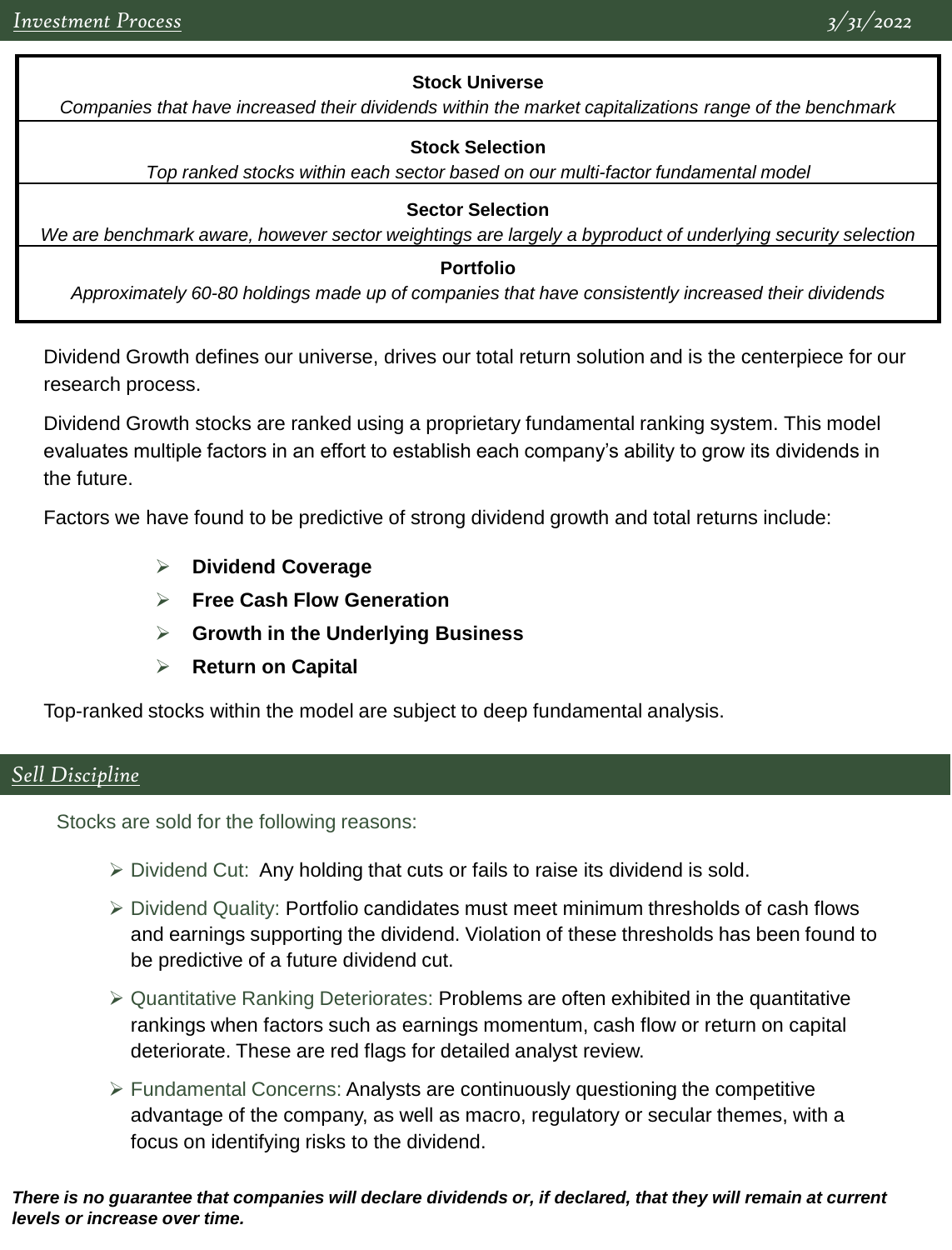

Source: Morningstar Direct

*The data quoted in the charts above represents past performance and does not indicate future returns. Returns for periods of greater than one year*  are annualized. Gross returns include transaction costs, but do not reflect the deduction of investment advisory fees. A client's return will be reduced by the *advisory fees and any other expenses it may incur in the management of its investment advisory account. Copeland's management fees are described herein*  and in Copeland's ADV Part 2A. After-tax results will vary from the returns presented here for those accounts subject to taxation. Performance results of the *composite are based on U.S. dollar returns. Please refer to the Disclosure sections for additional information and Net Performance. Alpha is a measure of the difference between actual returns and expected performance, given the level of risk as measured by beta, where beta measures sensitivity to index movements. Beta is a measure of the volatility, or systematic risk, of a security or a portfolio in comparison to the market as a whole. Standard deviation is a measure of the variability of returns - the higher the standard deviation, the greater the range of performance (i.e., volatility). Upside Capture ratio measures the manager's overall performance to the benchmark's overall performance, considering only quarters that are positive in the benchmark. An Up Capture ratio of more than 1.0 indicates a manager who outperforms the relative benchmark in the benchmark's positive quarters. Downside Capture ratio is the ratio of*  the manager's overall performance to the benchmark's overall performance, considering only quarters that are negative in the benchmark. A Down Capture ratio of less than 1.0 indicates a manager that outperformed the benchmark in the benchmark's negative quarters. *Tracking Error* is a measure of how closely a portfolio follows the index to which it is benchmarked. Due to methodology differences in calculating performance, Morningstar performance numbers may vary slightly from other providers. © 2019 Morningstar, Inc. All rights reserved. The Morningstar information contained herein: (1) is *proprietary to Morningstar and/or its content providers; (2) may not be copied or redistributed; and (3) is not warranted to be accurate, complete or timely. Neither Morningstar nor its content providers are responsible for any damages or losses arising from any use of this information. Copeland does not review the Morningstar data. This presentation allows you to compare the performance history of Copeland's strategies with its benchmark. Total return is calculated assuming reinvestment of all dividends. For performance numbers current to the most recent month-end, please contact us at 484-351-3700.*